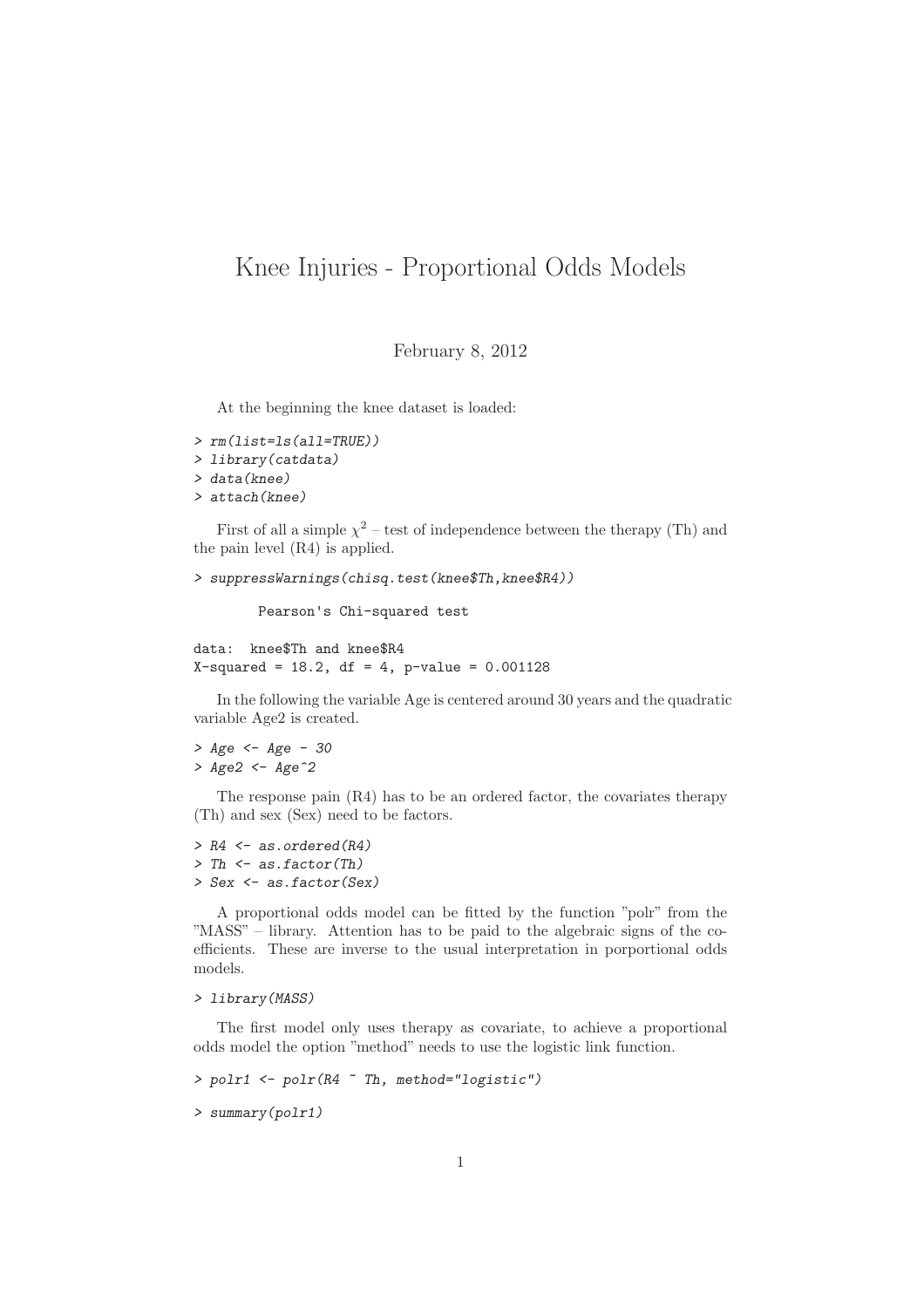```
Call:
polar(formula = R4 \text{ "Th, method = "logistic")}Coefficients:
    Value Std. Error t value
Th2 -0.893 0.328 -2.72
Intercepts:
   Value Std. Error t value
1|2 -1.466 0.285 -5.141
2|3 -0.286 0.255 -1.120
3|4 0.667 0.254 2.621
4|5 2.644 0.436 6.059
Residual Deviance: 373.20
AIC: 383.20
  The corresponding odds–ratio can be recieved by the following command
(consider the inverse sign!):
> exp(-coef(polr1))
Th2
2.44
  Now a model with the covariates therapy, sex and age is fitted.
> polr2 <- polr(R4 ~ Th + Sex + Age, method="logistic")
> summary(polr2)
Ca11:polr(formula = R4 \tilde{ } Th + Sex + Age, method = "logistic")
Coefficients:
      Value Std. Error t value
Th2 -0.9438 0.336 -2.813
Sex1 0.0499 0.373 0.134
Age -0.0159 0.017 -0.936
Intercepts:
   Value Std. Error t value
1|2 -1.453 0.409 -3.549
2|3 -0.269 0.394 -0.681
3|4 0.686 0.392 1.752
4|5 2.674 0.522 5.121
Residual Deviance: 372.25
AIC: 386.25
```
Odds–ratios for the second model:

```
> exp(-coef(polr2))
```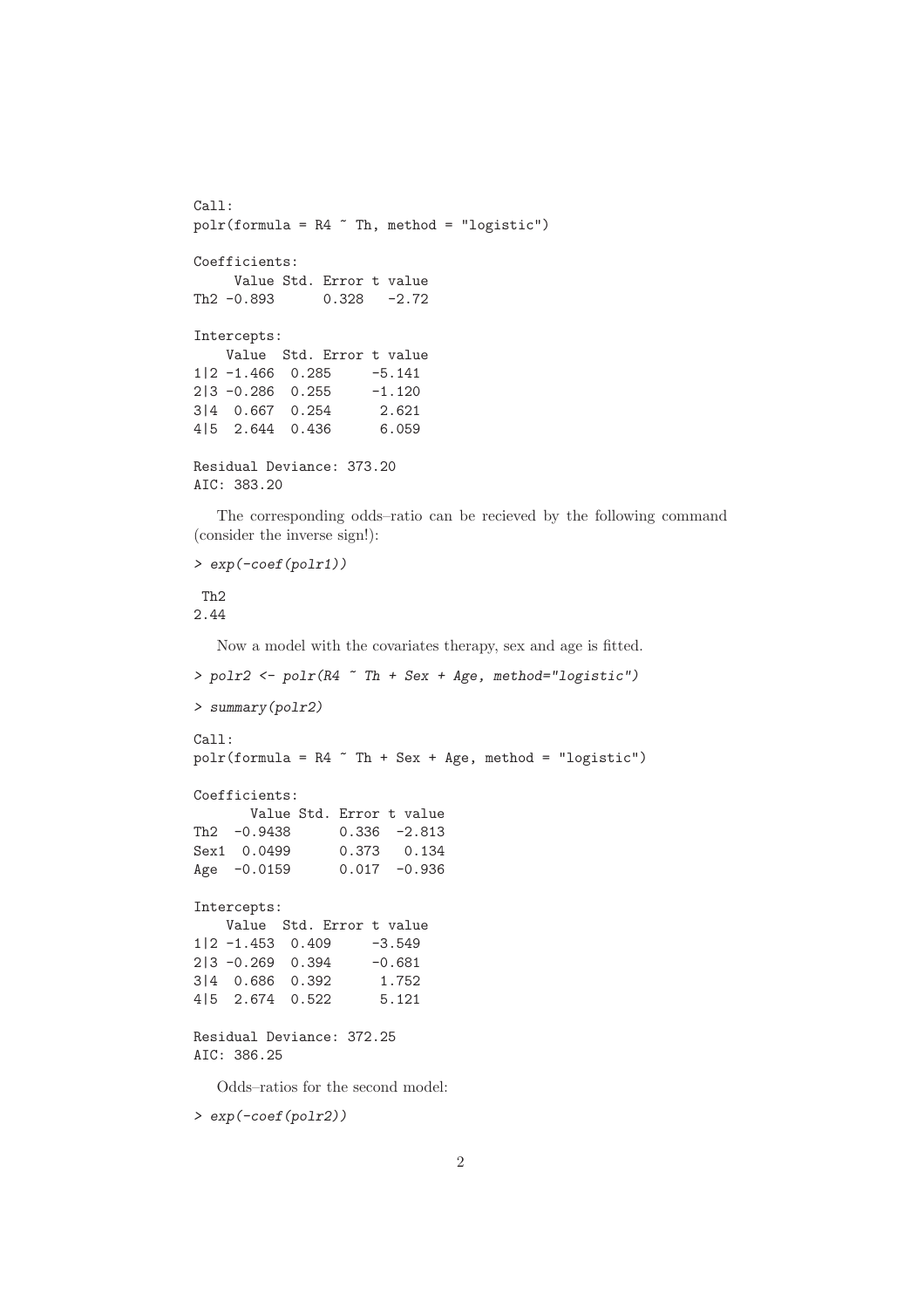Th2 Sex1 Age 2.570 0.951 1.016

To get the Wald–statistic, the standard errors have to be extracted from the summary. Afterwards the Wald–statistic and the corresponding p–values are easily recieved.

```
> se <- summary(polr2)[1][[1]][1:3,2]
> (wald2 <- -coef(polr2)/se)
  Th2 Sex1 Age
 2.813 -0.134 0.936
  P–values for the second model:
> 1-pchisq(wald2^2, df=1)
   Th2 Sex1 Age
0.00491 0.89367 0.34921
  Finally the quadratic age–effect is added to the previous model.
> polr3 <- update(polr2, ~. + Age2)
> summary(polr3)
Call:
polr(formula = R4 \tilde{ } Th + Sex + Age + Age2, method = "logistic")
Coefficients:
       Value Std. Error t value
Th2 -0.94452 0.33871 -2.7886
Sex1 -0.08295 0.37836 -0.2192
Age 0.00171 0.01804 0.0948
Age2 -0.00622 0.00209 -2.9766
Intercepts:
   Value Std. Error t value
1|2 -2.204 0.490 -4.497
2|3 -0.943 0.460 -2.050
3|4 0.065 0.446 0.145
4|5 2.082 0.557 3.738
Residual Deviance: 362.88
AIC: 378.88
  Odds–ratios for the final model:
> exp(-coef(polr3))
```
Th2 Sex1 Age Age2 2.572 1.086 0.998 1.006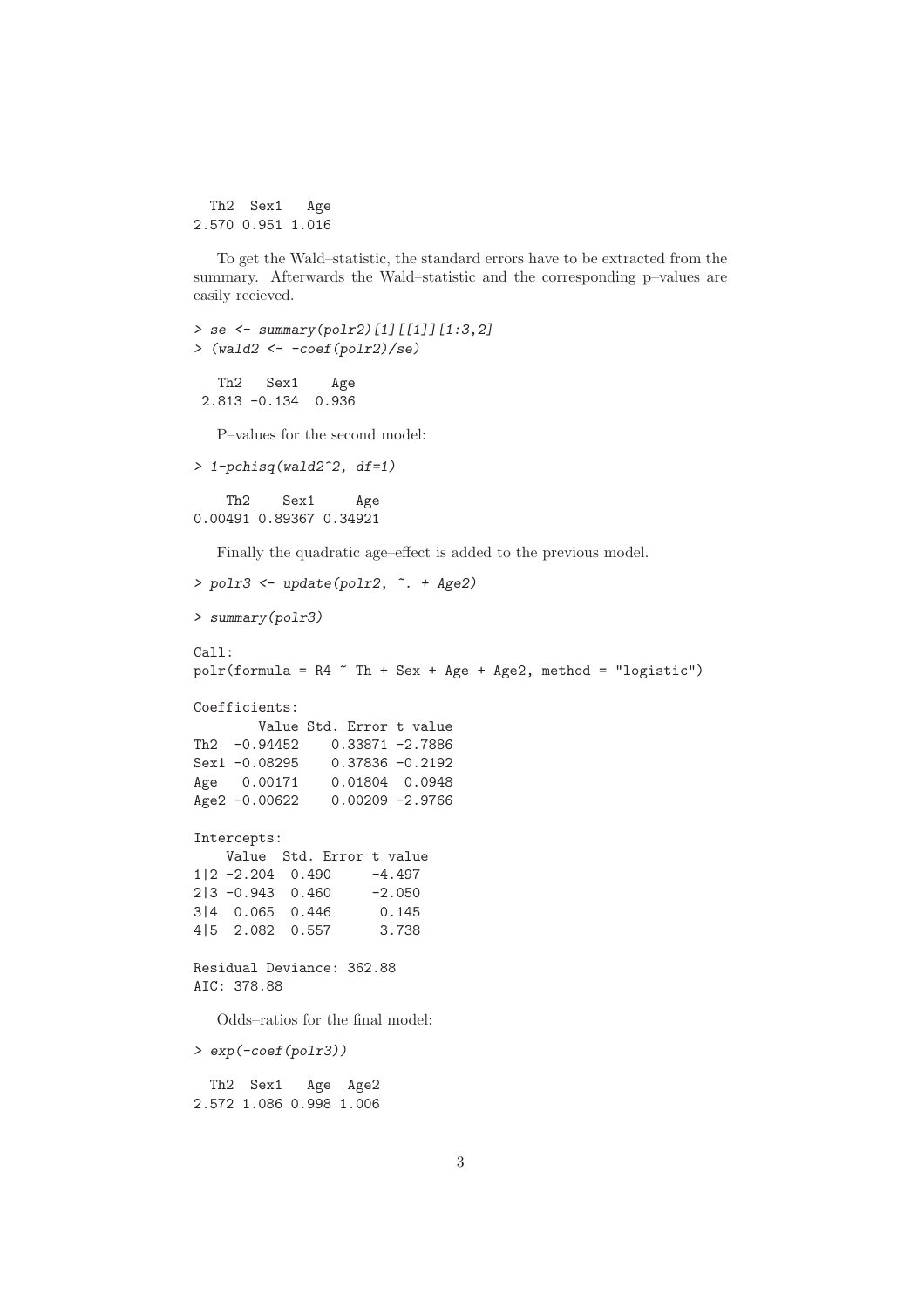Wald–statistic for the final model:

```
> se <- summary(polr3)[1][[1]][1:4,2]
> (wald3 <- -coef(polr3)/se)
   Th2 Sex1 Age Age2
2.7886 0.2192 -0.0948 2.9766
  P–values for the final model:
> 1-pchisq(wald3^2, df=1)
   Th2 Sex1 Age Age2
0.00529 0.82647 0.92445 0.00291
```
As the proportional odds–model is the most popular model for ordinal data, there are several different ways to fit such models. Now the final model is additionally fitted with function "vglm" from the "VGAM"–library and with function "lrm" from the "rms"–library.

Model fitted with "vglm":

```
> library(VGAM)
```

```
> m.vglm <- vglm(R4 ~ Th + Sex + Age + Age2, family = cumulative (link="logit",
+ parallel=TRUE))
> summary(m.vglm)
Call:
vglm(formula = R4 \text{ " } Th + Sex + Age + Age2, family = cumulative(link = "logit",parallel = TRUE))
Pearson Residuals:
            Min 1Q Median 3Q Max
logit(P[Y<=1]) -2 -0.8 -0.2 0.9 2.9
logit(P[Y<=2]) -3 -0.5 0.3 0.9 1.8
logit(P[Y<=3]) -3 -0.2 0.3 0.4 1.4
logit(P[Y<=4]) -6 0.1 0.1 0.2 0.5
Coefficients:
            Value Std. Error t value
(Intercept):1 -2.204 0.460 -4.8
(Intercept):2 -0.943 0.424 -2.2
(Intercept):3 0.065 0.418 0.2
(Intercept):4 2.082 0.543 3.8
Th2 0.944 0.332 2.8
Sex1 0.083 0.357 0.2
Age -0.002 0.018 -0.1Age2 0.006 0.002 3.0
Number of linear predictors: 4
```